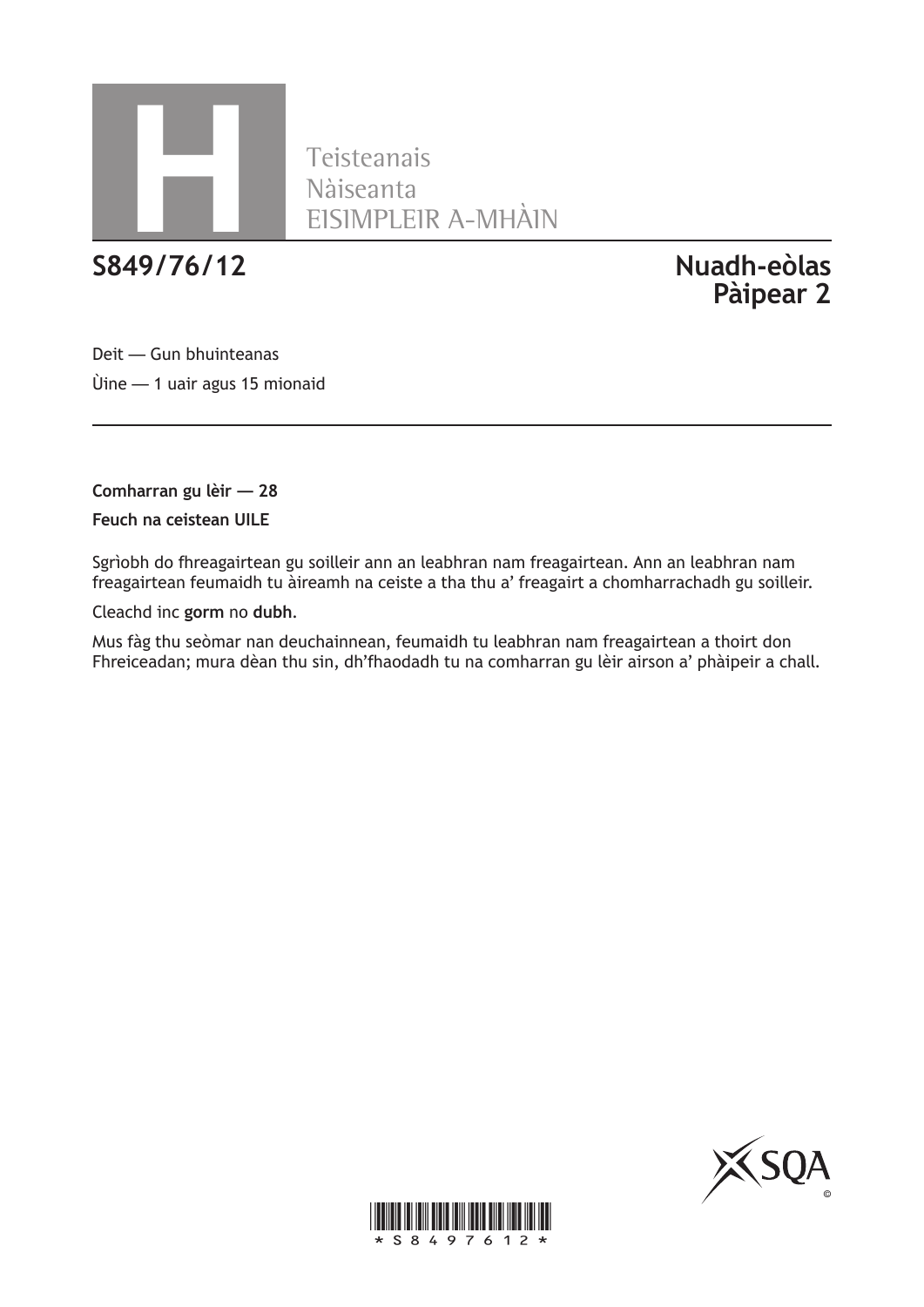## **Comharran gu lèir — 28**

Feuch na ceistean **UILE**

**Ceist 1**

Thoir sùil mhionaideach air Stòran A, B agus C agus an uair sin feuch air a' cheist a leanas.

**Stòr A**

## **Reifreann neo-eisimeileachd na h-Alba**

Bha Reifreann Neo-eisimeileachd na h-Alba sònraichte airson grunn adhbharan. An toiseach, thug e bhòt do dhaoine aois 16 agus 17 airson a' chiad uair. Cuideachd, nam biodh e air a bhith soirbheachail, bhiodh e air an Rìoghachd Aonaichte, a bha 300 bliadhna a dh'aois, a bhriseadh an-àirde. Mu dheireadh, bha e sònraichte airson na h-ìre àird de dheasbad agus ùidh phoilitigeach ann an Alba rè na h-iomairt.

Thar gach 32 sgìre comhairle ann an Alba, ghabh 85% de luchd-bhòtaidh pàirt agus nuair a chaidh na bhòtaichean uile a chunntadh, bha an toradh soilleir: bha Alba air roghnachadh fuireach na pàirt den Rìoghachd Aonaichte le diofar de 55% gu 45%. Chuireadh còrr is 3·6 millean bhòtaichean. Thagh beagan is 2 mhillean neach-bhòtaidh an X a chur sa bhogsa CHA BU CHÒIR mar fhreagairt don cheist 'Am bu chòir do dh'Alba a bhith na dùthaich neo-eisimeileach?'

Anns na làithean agus na seachdainean a lean, dh'fheuch luchd-saidheans poilitigeach ri innse carson a bhòt daoine mar a rinn iad. Ged a bha an tionndadh a-mach cuibheasach 85%, bha am figear seo eadar-dhealaichte eadar sgìrean le diofar phròifilean sòisio-eaconamach. A-mach à 32 sgìrean comhairle na h-Alba, bhòt ceithir BU CHÒIR. Is e an rud as suaicheanta mu na ceithir sgìrean sin gu robh ìrean àrda de bhochdainn agus ana-cothrom sòisealta annta uile.

Bheachdaich mòran air aois mar fhactar a thug buaidh air bhòtadh, gu h-àraidh o a chionn gu robh cead aig daoine aois 16 agus 17 bhòtadh. Ach, 's dòcha gur e co-dhùnaidhean luchd-bhòtaidh nas sine a bha cudromach seach daoine nas òige, gu h-àraidh leis gu bheil luchd-bhòtaidh nas sine nas dualtaiche a dhol a-mach a bhòtadh. Bha coltas gun robh buaidh na bu mhotha aig argamaidean na h-iomairt CHA BU CHÒIR air luchd-bhòtaidh boireann.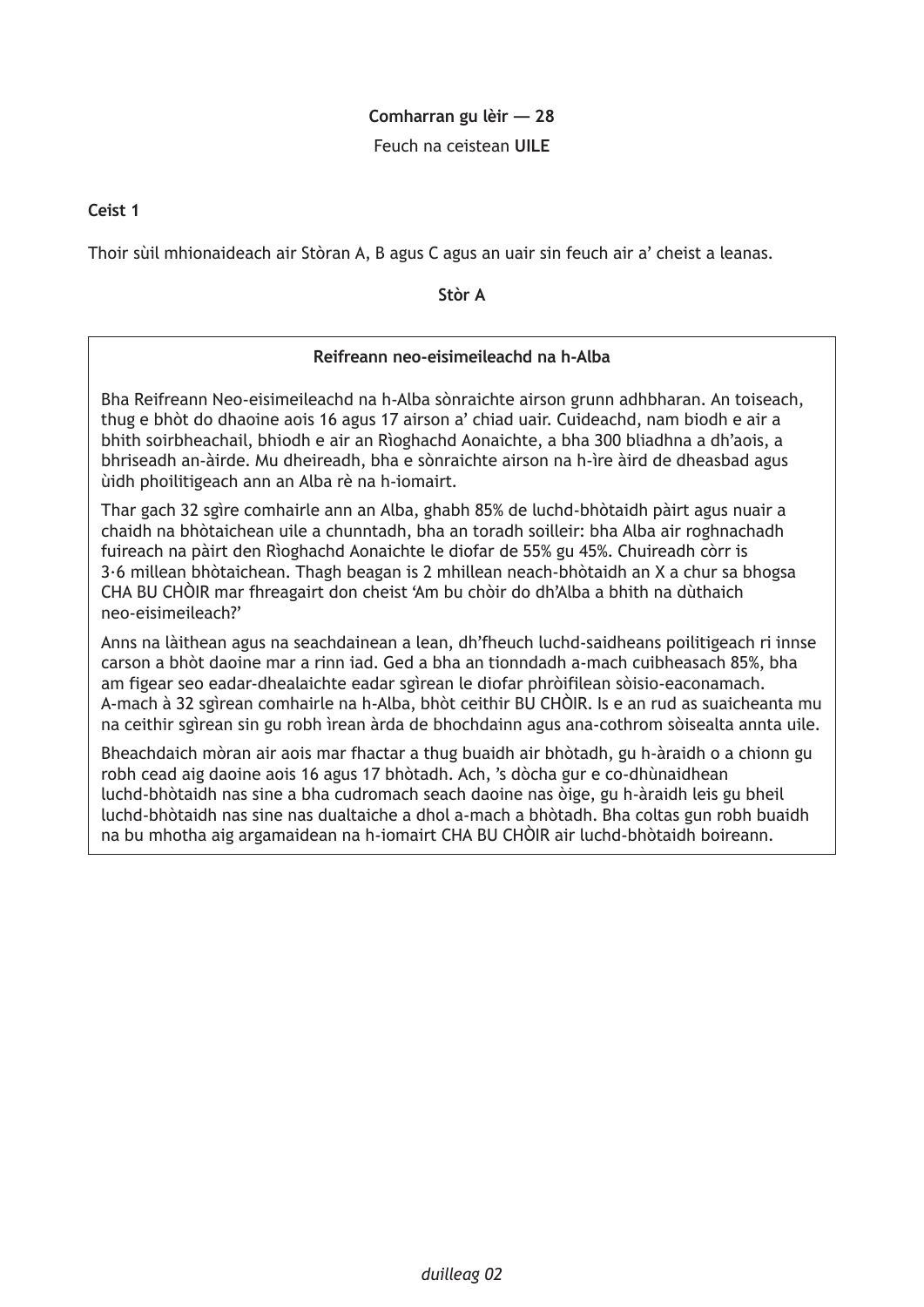| Roinn                       | Bu chòir (%) | Tionndadh a-mach (%) |
|-----------------------------|--------------|----------------------|
| <b>Baile Obar Dheathain</b> | 41.4         | $81 - 7$             |
| Siorrachd Obar Dheathain    | 39.6         | $87 - 2$             |
| Baile Dhùn Dè               | 57.4         | 78.8                 |
| Dùn Bhreatainn an Ear       | 38.8         | 91                   |
| Siorrachd Rinn Friù an Ear  | 36.8         | 90.4                 |
| Dùn Èideann                 | 38.9         | $84 - 4$             |
| Glaschu                     | 53.5         | 75                   |
| Siorrachd Lannraig a Tuath  | $51-1$       | $84 - 4$             |
| Peairt agus Ceann Rois      | 39.8         | 86.9                 |
| Dùn Bhreatainn an Iar       | 54           | 87.9                 |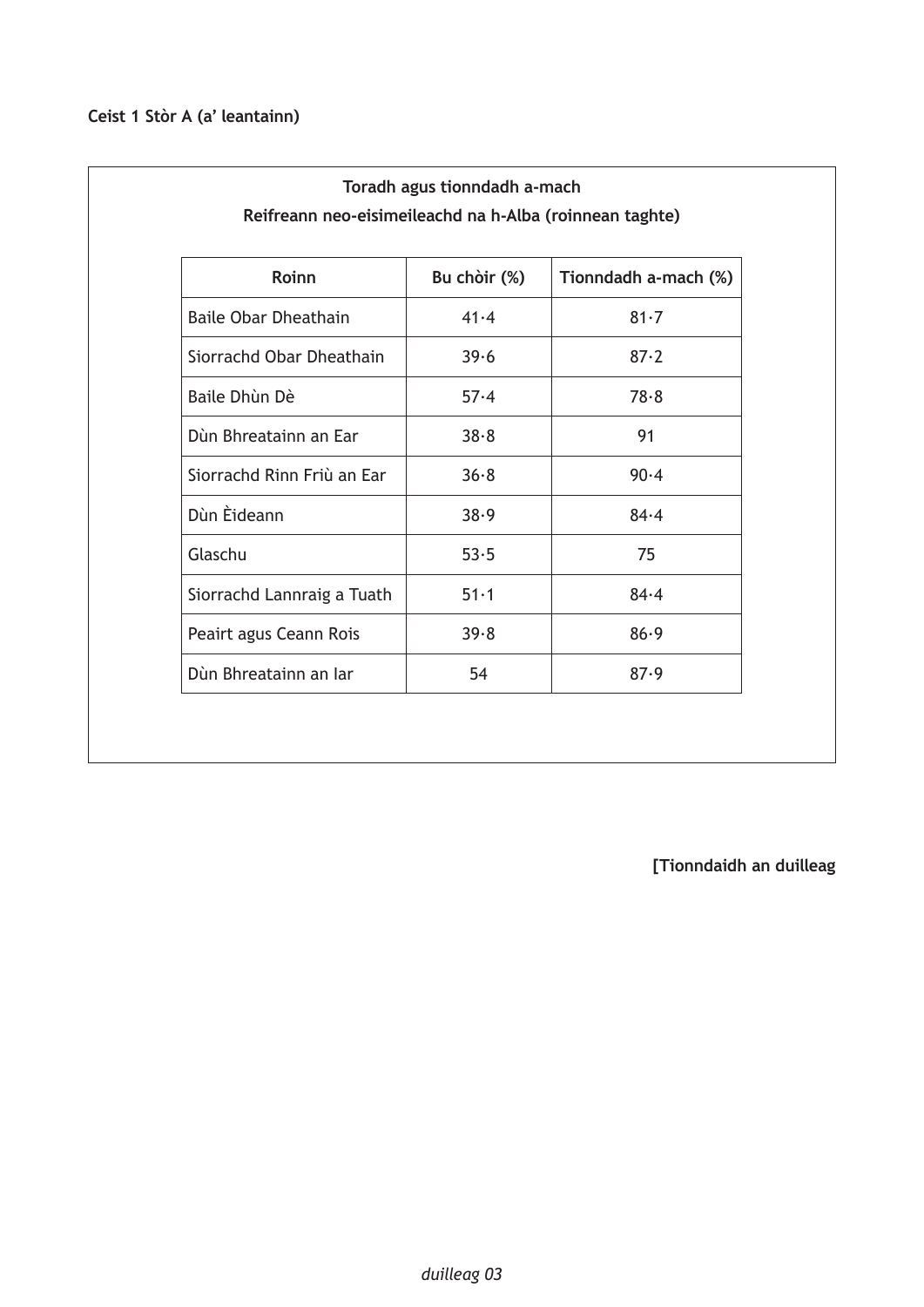**Stòr B**



#### **Ciamar a bhòt thu ann an Reifreann neo-eisimeileachd na h-Alba?**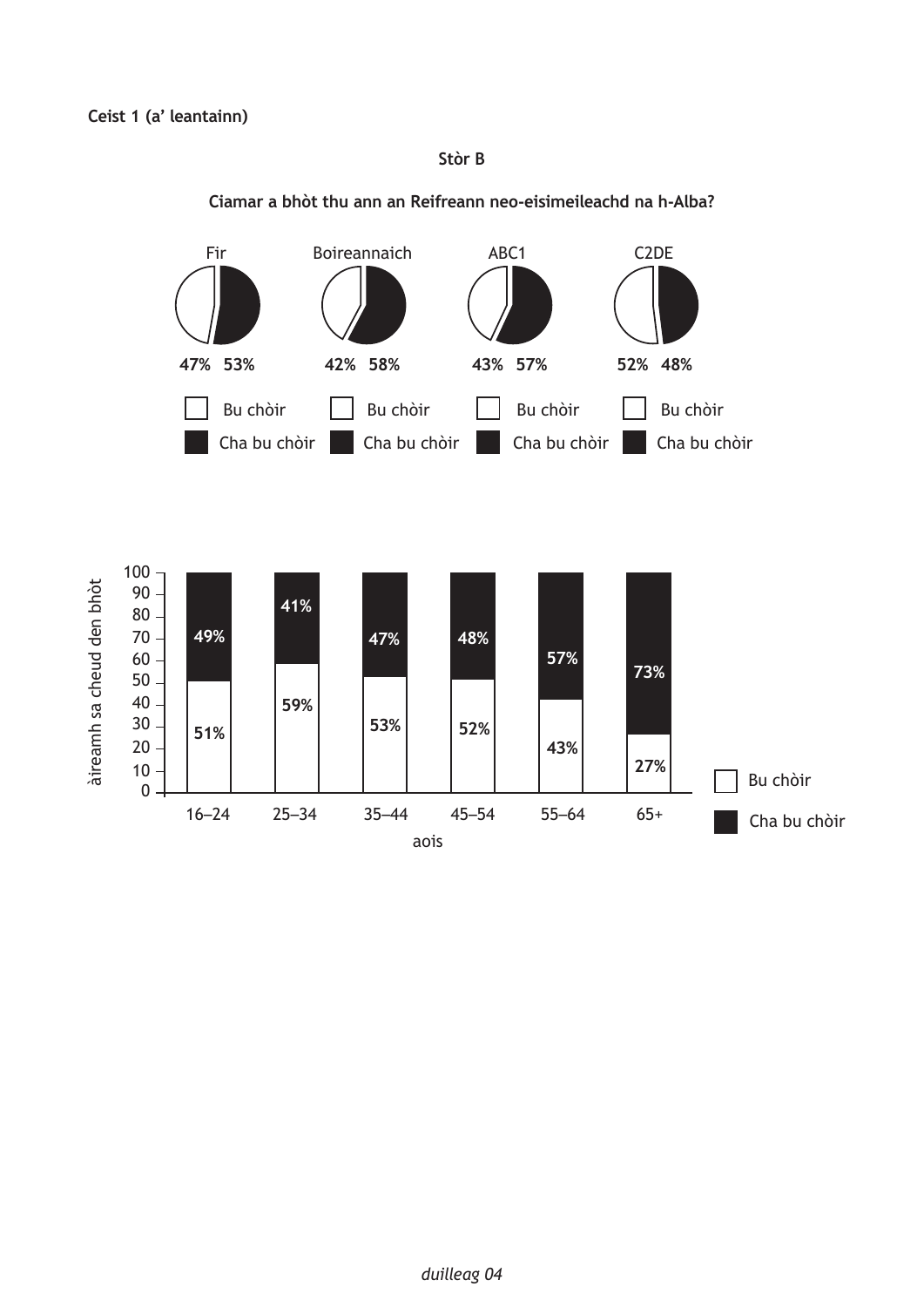## **Ceist 1 (a' leantainn)**

#### **Stòr C**

|                             | Ire cosnaidh<br>$(\%)$ | Ire cion-cosnaidh<br>$(\%)$ | % bochdainn cloinne<br>san<br>roinn |
|-----------------------------|------------------------|-----------------------------|-------------------------------------|
| <b>Baile Obar Dheathain</b> | 77.3                   | 1.4                         | 18                                  |
| Siorrachd Obar Dheathain    | 78.6                   | 0.6                         | 14                                  |
| Baile Dhùn Dè               | $61 - 4$               | 4.4                         | 28                                  |
| Dùn Bhreatainn an Ear       | 77.1                   | 1.4                         | 13                                  |
| Siorrachd Rinn Friù an Ear  | 74.2                   | 1.4                         | 15                                  |
| Dùn Èideann                 | $71 - 7$               | $2 \cdot 2$                 | 21                                  |
| Glaschu                     | 63.3                   | 4.2                         | 33                                  |
| Siorrachd Lannraig a Tuath  | 70.2                   | 3.8                         | 25                                  |
| Peairt agus Ceann Rois      | 75.3                   | 1·6                         | 17                                  |
| Dùn Bhreatainn an Iar       | 65.2                   | 4.3                         | 25                                  |

## **Taisbeanairean sòisealta agus eaconamach (roinnean taghte)**

#### **Feuch a' cheist a leanas a' cleachdadh fiosrachadh a-mhàin bho Stòran A, B agus C air**  *duilleagan 02, 03, 04* **agus** *gu h-àirde***.**

Dè na co-dhùnaidhean as urrainnear a ruighinn mu thoradh air Reifreann neo-eisimeileachd na h-Alba?

- buaidh bochdainn agus ana-cothrom sòisealta air cleachdaidhean bhòtaidh
- buaidh aoise air cleachdaidhean bhòtaidh
- an ceangal eadar tionndadh a-mach agus bhòtadh roinneil.

Feumaidh tu cuideachd a thighinn gu co-dhùnadh air dè an rud a thug a' bhuaidh **bu mhotha** air toradh Reifreann neo-eisimeileachd na h-Alba.

**10**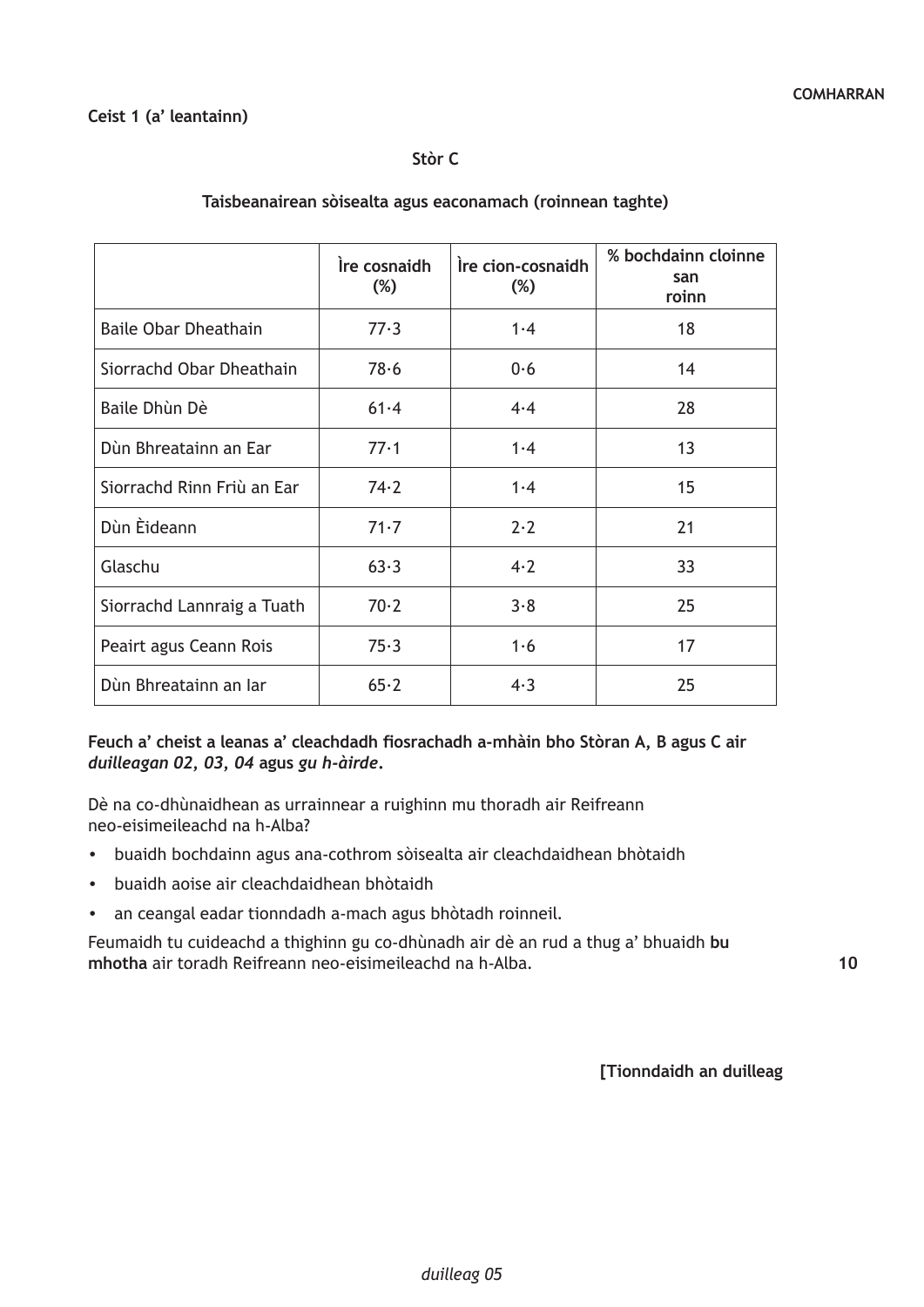Dèan sgrùdadh air Stòran A, B agus C agus an uair sin feuch air a' cheist a leanas.

**Stòr A**

# **'Riochdairean cèin' na Ruis**

Ann an 2012 ghabh pàrlamaid na Ruis ri lagh a thuirt gum feumadh buidhnean iomairt clàradh mar 'riochdairean cèin' le Ministreachd a' Cheartais nam biodh iad a' dol an sàs ann an 'iomairt phoilitigeach' agus a' faighinn airgead bho thall thairis. Tha am mìneachadh laghail air iomairt phoilitigeach cho farsaing agus neo-shoilleir 's gun robh e a' buntainn ri cha mhòr a h-uile buidheann iomairt san Ruis.

Bha na h-ùghdarrasan Ruiseanach a' cur luchd-iomairt an grèim agus gan sàrachadh, chuir iad stad air meadhanan neo-eisimeileach air-loidhne agus mhol iad ceumannan a chuireadh barrachd bacaidh air saorsa cainnte. Bho chionn ghoirid dh'fhoillsich meadhanan a tha a' toirt taic don riaghaltas stuth a chuir coire air Riaghaltas na h-Ugràine airson a' chogaidh shìobhalta san dùthaich sin, a' feuchainn ri aire a thoirt air falbh bho mar a bhris an Ruis a-steach air, agus a ghabh iad thairis, Crimea.

Anns an Ruis tha 'riochdaire cèin' a' ciallachadh 'neach-brathaidh' no 'traoitear'. Cha robh teagamh sam bith aig na buidhnean a bha a' strì airson saorsa poilitigeach nach robh an lagh ag amas air an cliù a mhilleadh, agus an sluagh a thionndadh nan aghaidh. Dhiùlt an iomadh buidheann san Ruis a bha a' strì airson chòraichean daonna gèilleadh ris an lagh, ag ràdh gu robh e 'tuaileasach'. Thàinig air mòran de na buidhnean sin sgaoileadh agus chaidh mòran de na ceannardan aca a dhìteadh airson a bhith a' diùltadh clàradh mar riochdaire cèin. Anns na làithean a dh'fhalbh, dh'fhaodadh gu faigheadh daoine mar seo binn bàis ach cha do chuir an Ruis duine sam bith gu bàs bho 1996.

Anns an Lùnastal 2013, thug ceithir buidhnean dùbhlan don lagh ann an Cùirt Bun-reachdail na Ruis. Air 8 Giblean 2014 sheas a' chùirt leis an lagh, a' riaghladh nach robh ciall dhona aig an abairt 'riochdaire cèin', agus mar sin nach robhas ga cleachdadh gus mì-chliù no geur-leanmhainn a dèanamh air duine sam bith. Fhuair a' chùirt cuideachd gu robh ainmeachadh bhuidhnean iomairt mar riochdairean cèin gu leas tèarainteachd na stàite agus nach do chuir e bacadh air a' chòir a bhith ri iomairt. Tha mòran riaghaltasan cèin air an riaghladh a chàineadh gu dona.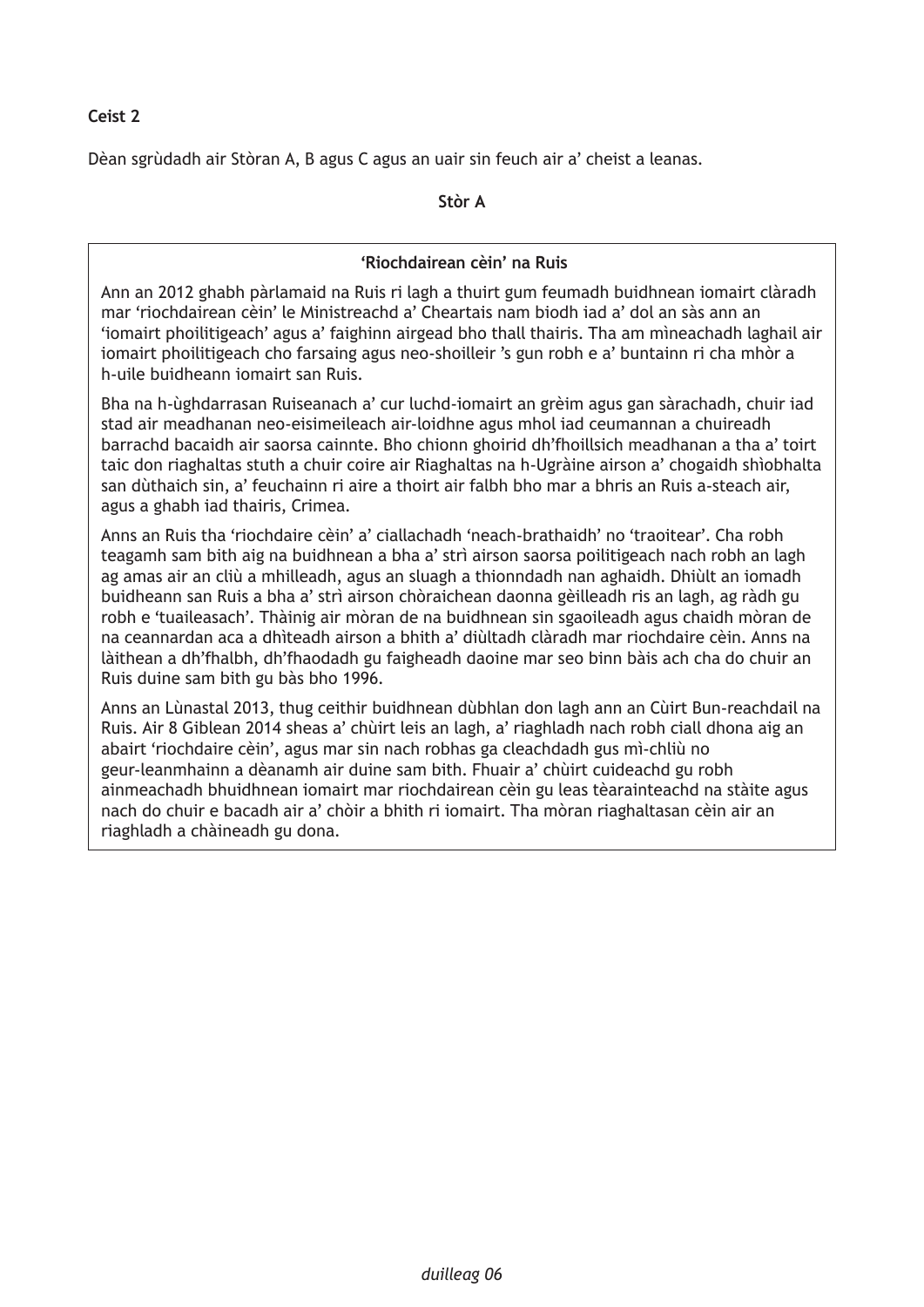



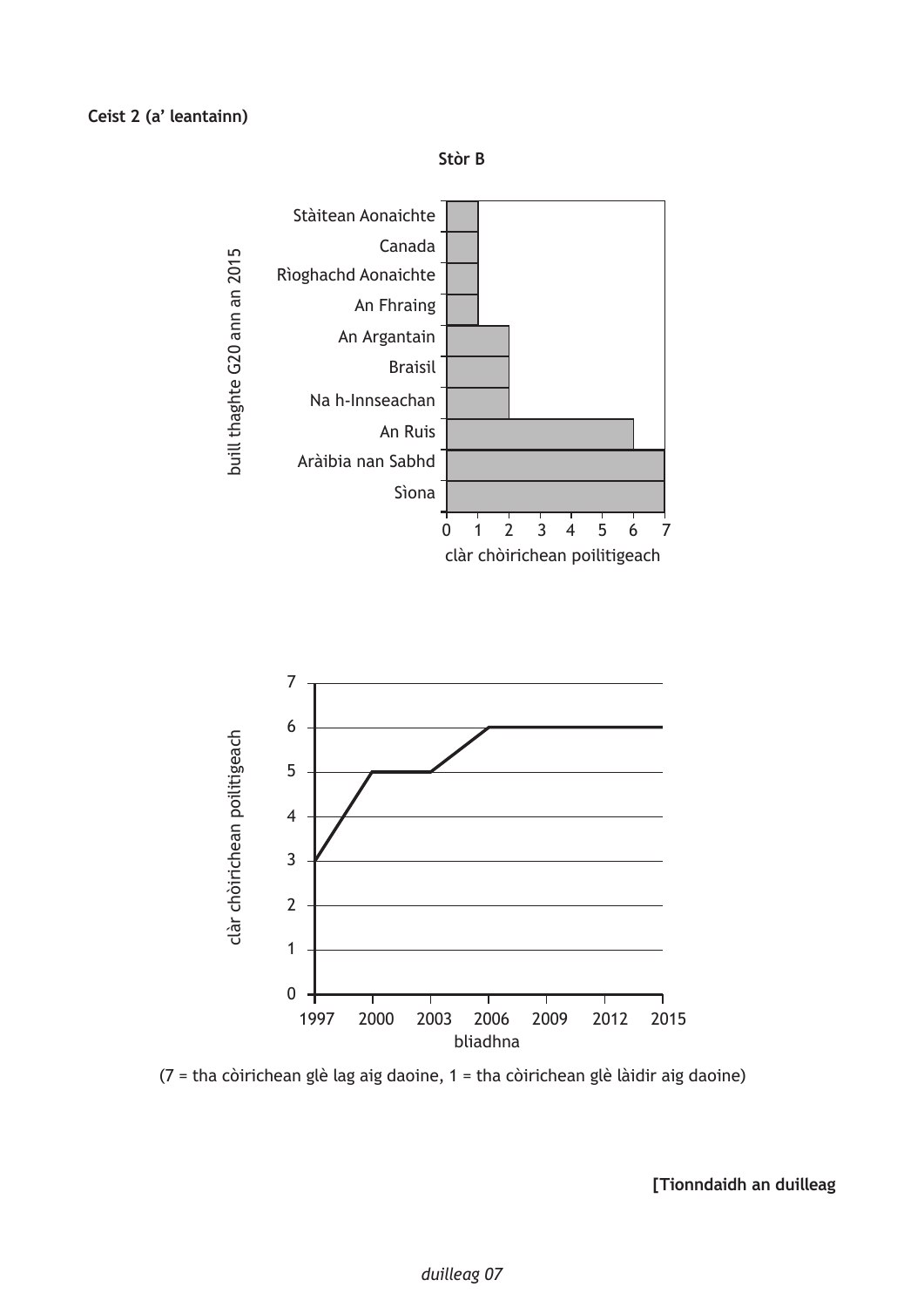**Stòr C**

#### **Aithisg bhliadhnail 2014**

'Chan eil uiread de ghearanan air a bhith ann bho Ruiseanaich a thaobh briseadh chòraichean daonna', thuirt neach-labhairt an Riaghaltais, Vladimir Lukin, anns an aithisg bhliadhnail aige. Thuirt e gun robh còrr is dàrna leth nan gearanan a fhuair e an-uiridh mu bhriseadh chòraichean sìobhalta agus saorsa. Bha an àireamh de ghearanan mu chòraichean poilitigeach cuibheasach beag, agus chaidh gearanan mu shaorsa creideimh agus saorsa cogais sìos 10%.

Ann an 2014, fhuair oifisean Mgr Lukin 24,000 gearan; ann an 2012 b' e am figear 58,000.

Bha iomagain air mòran dhaoine mu bhriseadh an còraichean pearsanta, cuid eile a' gearan mu dheidhinn riaghlaidhean cùirte mì-chothromach; bha còrr air dàrna leth nan litrichean (56%) a' gearan mu na cùirtean agus bha faisg air cairteal de na gearanan mu dheidhinn mì-ghnàthachadh leis a' phoileas no luchd-obrach phrìosanan. A thaobh ghearanan poilitigeach, bha iad a' dèanamh suas 2% den iomlanachd. Mhol Lukin aithisg o chionn ghoirid leis an Aonadh Eòrpach a chuir meal-a-naidheachd air an Ruis airson cùisean-cùirte le diùraidh a leudachadh air feadh na Ruis agus dàil a chur ann an cleachdadh a' pheanas bàis.

Nuair a chuir e an aithisg aige chun a' Cheann-suidhe Vladimir Putin, thog Lukin cùis nan sgrùdaidhean a bha gan dèanamh fad is farsaing air buidhnean chòraichean daonna, a thòisich sna seachdainean a chaidh seachad. Dhearbh Lukin ris an luchdnaidheachd nach robh eagal ro bhuidhnean iomairt poilitigeach agus gun robh an còir iomairt aca air a dhìon le lagh na Ruis.

#### **Feuch a' cheist a leanas a' cleachdadh fiosrachadh a-mhàin bho Stòran A, B agus C air**  *duilleagan 06, 07 agus gu h-àirde***.**

Gu dè an ìre a tha e ceart a ràdh gum bi an Ruis a' dìon chòirichean a sluaigh gu h-èifeachdach? **10**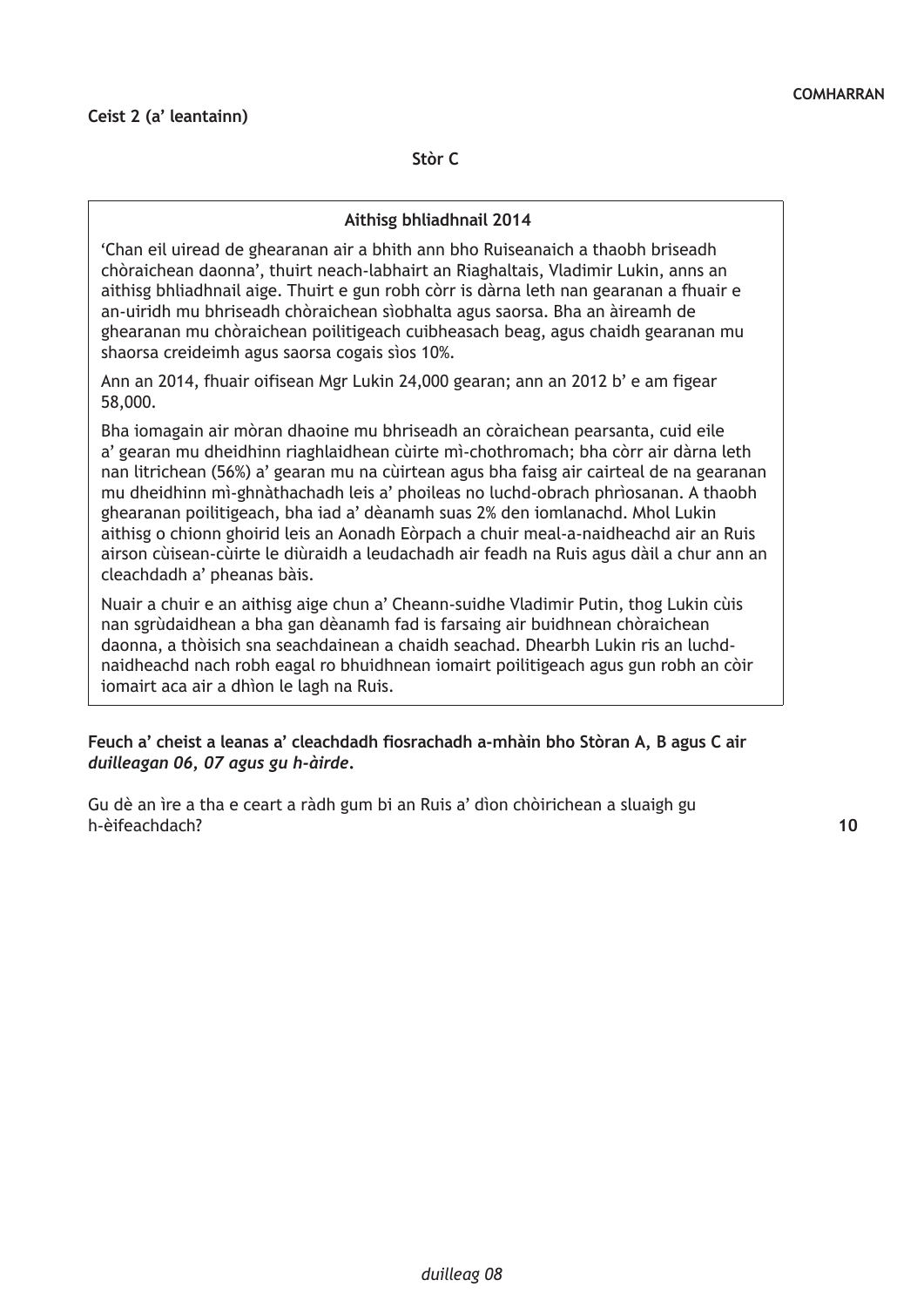Dèan sgrùdadh air Stòran A, B agus C agus an uair sin feuch air a' cheist a leanas.

**Stòr A**

# **Agallamh le jihadi Breatannach ann an Sioria**

**Dè a thug ort an Rìoghachd Aonaichte fhàgail? Dè an t-adhbhar bu mhotha a bh' agad?**

Gus tighinn gu Sioria. Gus *dar al kufr* [tìr nam mì-chreidmheach] fhàgail.

## **Carson a tha thu a-muigh ann an Sioria?**

Gus creideamh Allah a sgaoileadh agus Muslamaich a chuideachadh. Is urrainn dhomh Arabais agus Beurla a bhruidhinn. Sin an aon sgil a th' agam. Tha mi air oidhirp a dhèanamh gus riaghaltas Sioria a thoirt sìos. Sin uileas a tha mi airson a ràdh.

## **An do ghabh thu ann an Isis?**

Chan eil mi ann an Isis ach tha mi a' creidsinn anns an lagh Sharia. Tha mi den bheachd gum bu chòir dhuinn a bhith a' leantainn Ioslam mar a rinn a' chiad Mhuslamaich. Tha mi a' smaoineachadh cuideachd, a dh'aindeoin dè a chanas mi, gum bi na meadhanan a' cur car nam fhaclan, agus a' dèanamh barrachd far-ainmean dhomh, air sgàth cho falamh 's a tha am beatha fhèin.

**Dè tha thu a' saoilsinn de Isis? An urrainn dhut beachd a thoirt dhuinn mu na tha a' dol air adhart ann an Sioria le Isis? O chionn ghoirid chuir iad bhidio a-mach ag ràdh gun dèanadh iad ionnsaigh air an Rìoghachd Aonaichte – dè do bheachd air sin?**

Tha mise a' leantainn mo shlighe fhìn. Chan eil mòran aire agam air dè tha Isis a' dèanamh. Cuideachd, agus is dòcha gu saoil thu seo neònach, seo a' chiad uair a dh'innis cuideigin dhomh gun do mhaoidh iad ionnsaigh a thoirt air an Rìoghachd Aonaichte, rud car maslachail dhòmhsa agus mi ann an Sioria — shaoileadh tu gun cluinninn na rudan sin. Nan sguireadh Breatainn a' bomadh Mhuslamaich ann an Sioria, cha bhiodh na Muslamaich ann an Sioria a' toirt ionnsaigh orra. A bheil sin doirbh a thuigsinn?

**Stòr:** An Independent, *agallamh 'Jihadi Jack' Letts: Tha fear a chaidh dhan sgoil ann an Oxford ag iarraidh air muinntir Bhreatainn tionndadh gu Ioslam agus ag ràdh gu e 'creutair olc' a th' ann an Dàibhidh Camshron* le Shebab Khan, foillsichte 30 Faoilleach 2016.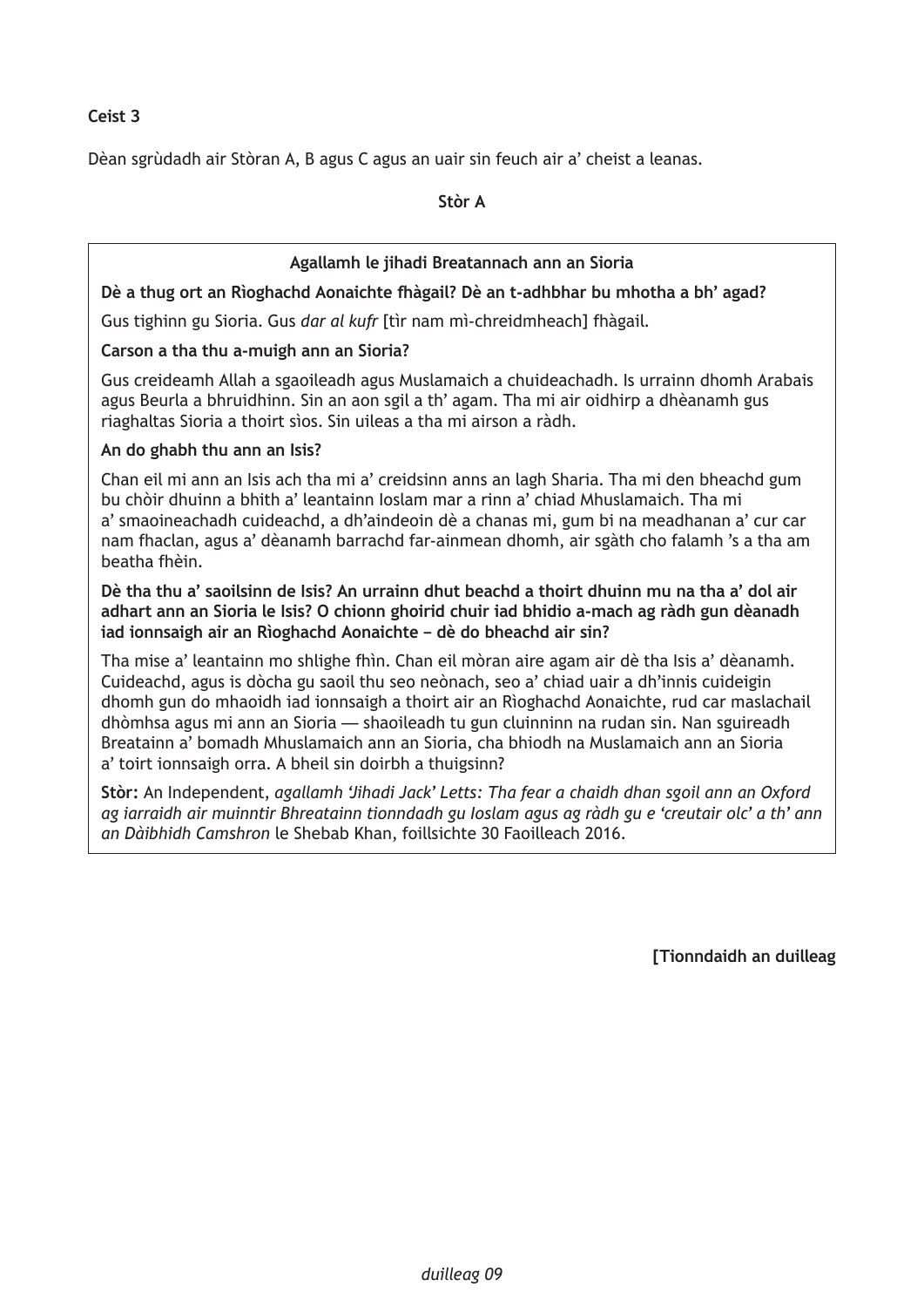**Stòr B**

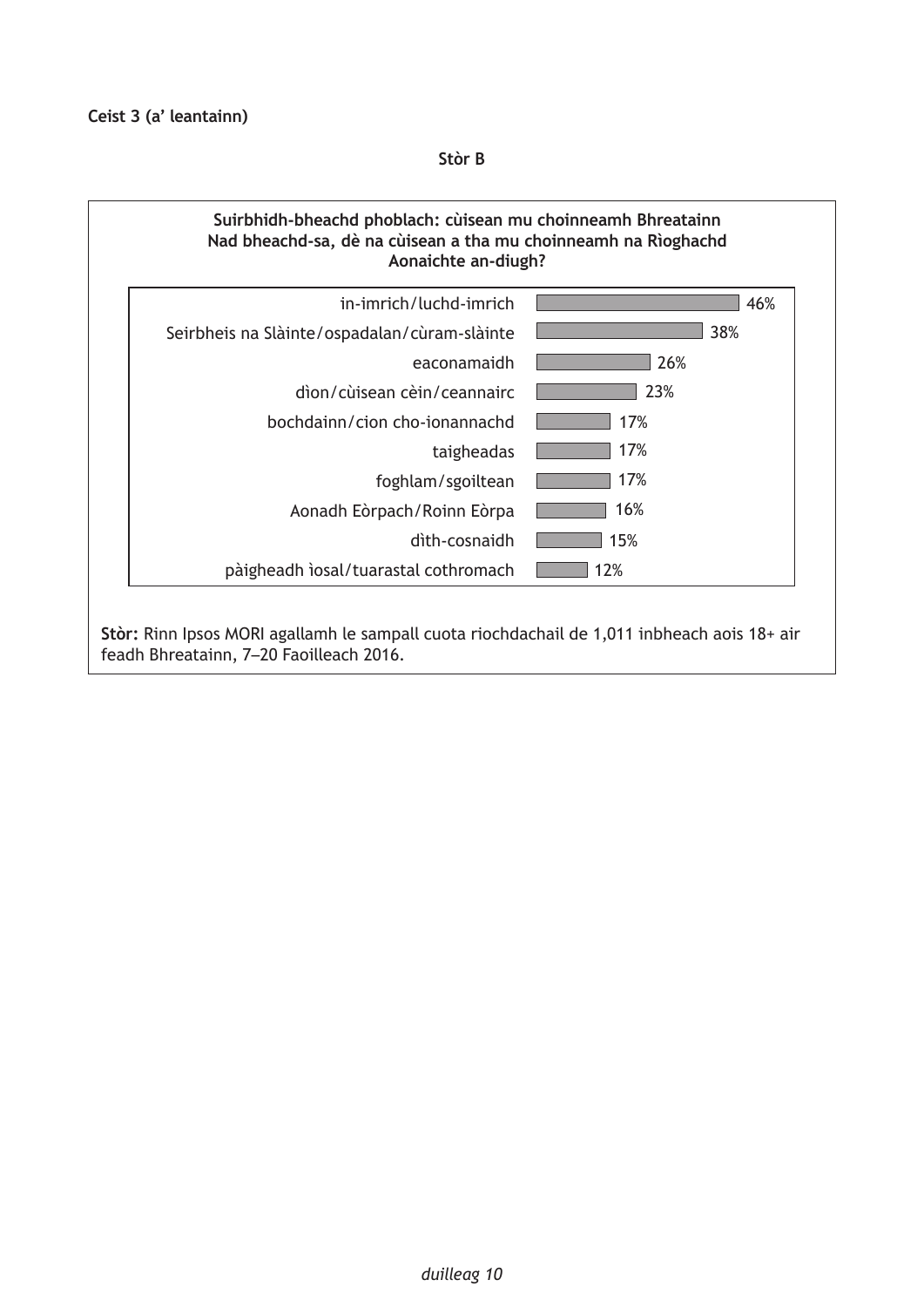**Stòr C**



## **Feuch a' cheist a leanas a' cleachdadh fiosrachadh a-mhàin bho Stòran A, B agus C air**  *duilleagan 09, 10 agus gu h-àirde***.**

Ge dè an ìre as urrainn dhuinn earbsa a chur ann an Stòran A, B agus C?

Feumaidh tu co-dhùnadh iomlan a thoirt seachad air an stòr fiosrachaidh as earbsaiche.

**[CRÌOCH A' PHÀIPEIR EISIMPLEIR]**